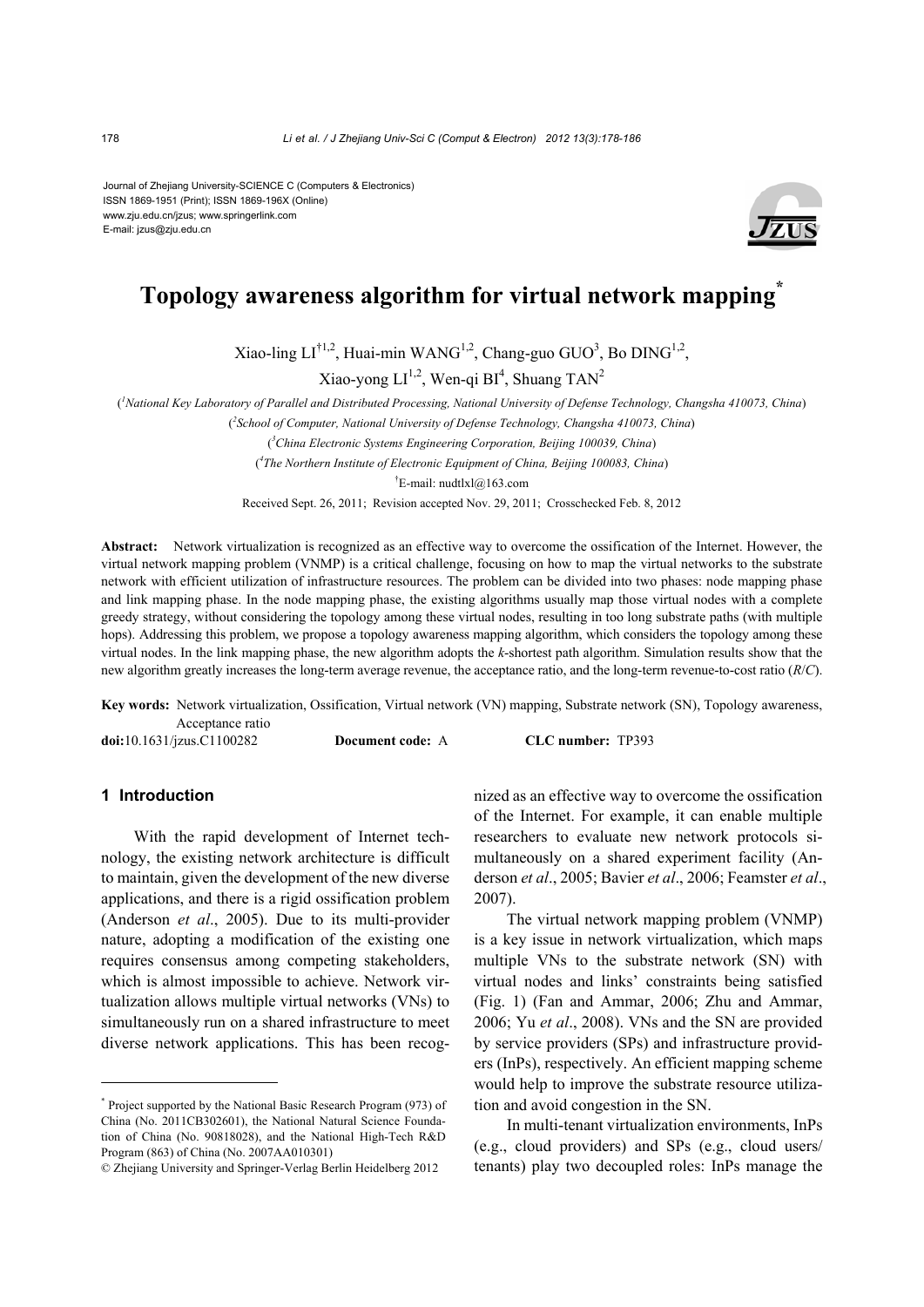infrastructure resources, while SPs create VNs and offer end-to-end services (Turner and Taylor, 2005; Feamster *et al*., 2007; Chowdhury *et al*., 2009a; Bansal *et al*., 2011; Cheng *et al*., 2011). Guo *et al*. (2010) proposed a data center network virtualization architecture called SecondNet. In SecondNet, the unit of resource allocation for multiple tenants in the cloud is referred to as a virtual data center (VDC), which consists of virtual machines (VMs) and virtual links. The VDC resource allocation problem is an application of VNMP, and the main difference is the problem scale. Thus, studying how to improve the efficiency of VNMP has a practical significance; for example, it can be an effective policy to instruct the resource allocation for cloud providers, which is critical to both users' computation needs and the cloud providers' monetary gain in cloud computing.



VN: virtual network; SPs: service providers; InPs: infrastructure providers

**Fig. 1 Mapping virtual networks to a shared substrate network** 

In general, the VNMP can be classified into either an offline or an online manner. In the former case, the VN requests are known in advance, and would not change; in the latter case, the VN requests are not known in advance, and are dynamically changeable. For example, a new experiment may run at any time, and then depart for some duration.

Devising heuristic methods has become the main line of research in VNMP. In those methods, the mapping process is always divided into two phases, node mapping phase and link mapping phase, which are responsible for mapping the virtual nodes to substrate nodes and the virtual links to substrate paths, respectively. Several studies have focused on the offline problem. Zhu and Ammar (2006) aimed at achieving load balancing in the SN and obviating the need for admission control. Lu and Turner (2006) considered only a single VN with a backbone-star

topology, where their goal is to minimize the cost. Some other studies focus on the online problem. Chowdhury *et al*. (2009b) formulated the VN mapping problem as a mixed integer program (MIP) through SN augmentation, and then relaxed the integer constraints to obtain a linear program. Yu *et al*. (2008) considered node constraints, link constraints, admission control, and the online mapping problem together.

However, the topologies of VNs are also ignored in the mapping phase, which may result in low infrastructure resource utilization. Considering the scenario in Fig. 2, we want to map a VN with three virtual nodes 1, 2, and 3, to an SN with five substrate nodes *A*, *B*, *C*, *D*, and *E*. We first assume that the virtual nodes 1 and 2 have already been mapped to the substrate nodes *A* and *B*, respectively. Moreover, we assume that virtual node 3 has two mapping choices, substrate nodes *C* and *D*. If we do not consider the topology of the VN, we know that the substrate nodes *C* and *D* are all appropriate mapping choices. However, if one considers the topology of the VN, one can know that there is a virtual link between virtual nodes 1 and 3, and there is no virtual link between nodes 2 and 3. Thus, we may easily prefer node *D* to node *C*, because *D* is closer to *A* with respect to *C*, which would be a better choice when one maps the virtual link (1, 3), because the shorter is the substrate path, the less is the use of substrate resource. Thus, when one considers the topologies of the VNs, such as the relations among these nodes, one can obtain better mapping schemes.



VN: virtual network. 1, 2, 3 are three virtual nodes of a VN SN: substrate network. *A*–*E* are five substrate nodes of an SN

**Fig. 2 A mapping scenario that considers the topology of VNs** 

In this paper, we propose a new topology awareness algorithm for an online VNMP. This algorithm considers the topologies of the VNs in the node mapping phase, which can efficiently reduce the average number of hops of substrate paths and result in high resource utilization.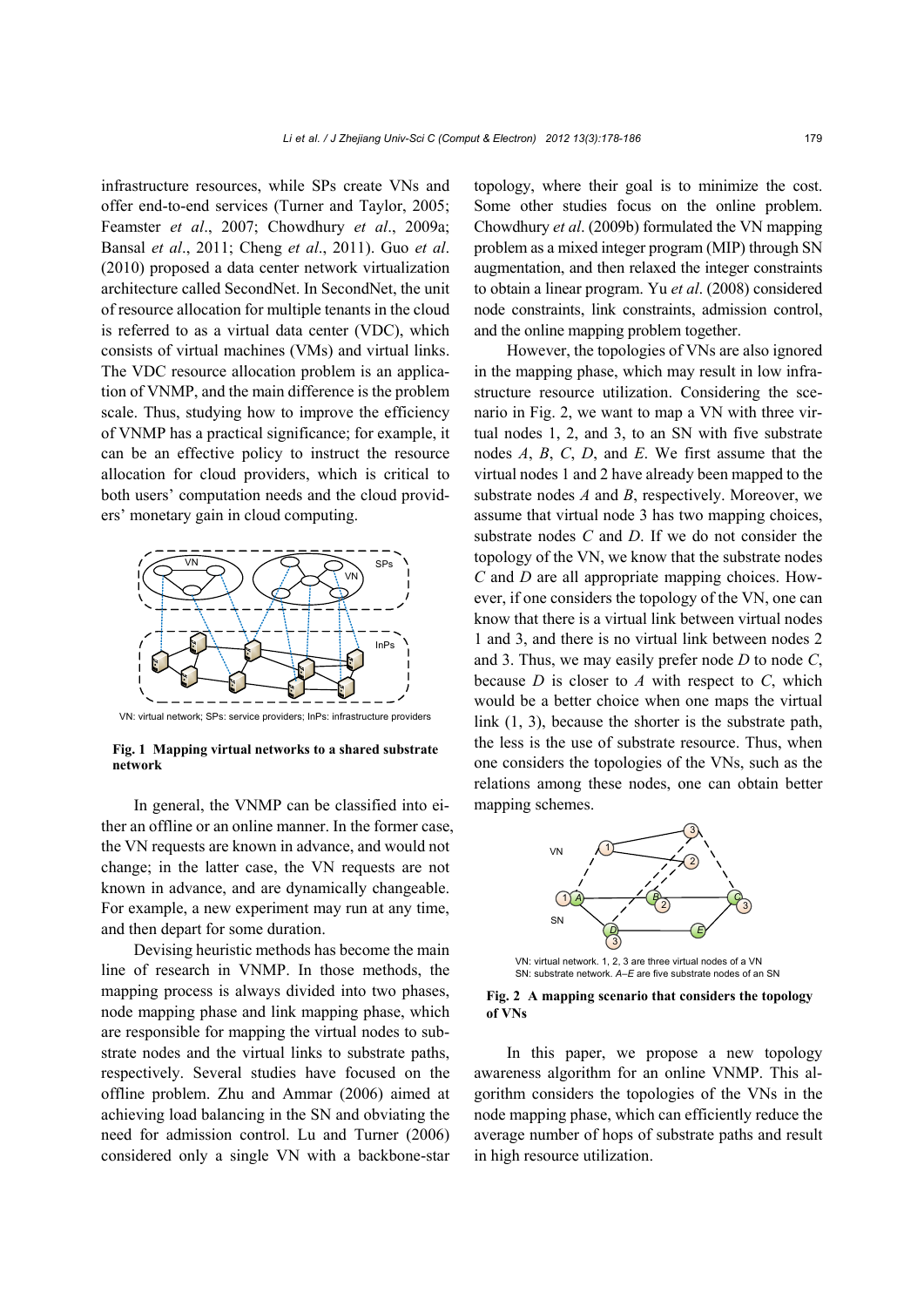## **2 Virtual network mapping problem**

In this section, we first describe the general model of VNMP, and then present the problemsolving objectives.

# **2.1 Formal definition**

**Definition 1 (Substrate network, SN) We denote SN** by an undirected graph  $G_s = (V_s, E_s, A_s^V, A_s^E)$ , where the subscript S refers to SN,  $V<sub>S</sub>$  and  $E<sub>S</sub>$  refer to the sets of substrate nodes and links, respectively, and  $A_{\rm s}^{V}$ and  $A_{\rm s}^E$  refer to the attributes of substrate nodes and links, respectively.

Similar to Yu *et al*. (2008), Chowdhury *et al*. (2009b), Lischka and Karl (2009), and Wang *et al*. (2009), in this study, we consider only the substrate node's CPU and the substrate link's bandwidth (BW). Thus,  $A_s^V$  and  $A_s^E$  also refer to CPU consumption and BW, respectively.

 $P_S = \{p_1, p_2, \ldots, p_m\}$  denotes the set of substrate paths in SN. For substrate path  $p_i \in P_S$ , there should have substrate nodes  $v_s^{i_1}, v_s^{i_2}, \dots, v_s^{i_n} \in V_s$  satisfying  $p_i = e_S(i1, i2) \rightarrow e_S(i2, i3) \rightarrow \ldots \rightarrow e_S(i(n-1), in)$ , where  $p_i$ is a substrate path between nodes  $v_s^{i_1}$  and  $v_s^{i_2}$ , and consists of links  $e_S(i, i(i+1))$ , for  $0 \le i \le n-1$ .

**Definition 2** (Virtual network, VN) We denote the VN by an undirected graph  $G_v = (V_v, E_v, C_v^V, C_v^E)$ , where the subscript V refers to VN,  $V_V$  and  $E_V$  refer to the sets of virtual nodes and links, respectively, and  $C_V^V$  and  $C_V^E$  refer to the constraints of virtual nodes and links, respectively.

**Definition 3** (Virtual network mapping problem, VNMP) VNMP is a mapping process from  $G_V$  to  $G_S$ , denoted as  $M: G_V \mapsto (V_s^*, P_s^*, R_V, R_E)$ , where  $V_s^* \subset V_s$ and  $P_s^* \subset P_s$ . In addition,  $R_V$  and  $R_E$  are the substrate resources allocated to the virtual nodes and virtual links, respectively.

In general, VNMP is composed of the node mapping phase and the link mapping phase. The node mapping phase maps the virtual nodes to the substrate nodes that satisfy the required CPU constraint, and the link mapping phase maps the virtual links to the substrate paths that satisfy the required BW constraint (Lu and Turner, 2006; Zhu and Ammar, 2006).

We denote the node mapping phase by  $M^V$ :  $(V_v, C_v^V) \mapsto (V_s^*, R_v)$ , where  $V_s^* \subset V_s$  and  $R_V$  are the resources that have been allocated to the virtual nodes. The hard constraint is that different virtual nodes of the same VN cannot be mapped to the same substrate node.

We denote the link mapping phase by  $M^E$ :  $(E_v, C_v^E) \mapsto (P_s^*, R_E)$ , where  $P_s^* \subseteq P_s$  and  $R_E$  are the resources that have been allocated to the virtual links.

Fig. 3 shows an example of VNMP. Fig. 3c gives a mapping solution for the two VNs in Figs. 3a and 3b. We can easily determine that there are many different mapping solutions for the same problem (for example, mapping the virtual node *b* to the substrate node *A*), and we would obtain some other different mapping solutions.



**Fig. 3 An example of the virtual network mapping problem (VNMP)** 

(a) and (b) are two virtual networks, and (c) is a substrate network

#### **2.2 Problem-solving objectives**

Similar to Zhu and Ammar (2006), Yu *et al*. (2008), and Cheng *et al*. (2011), the revenue of accepting a VN *G*V at time *t* can be defined as

$$
R(G_{V},t) = \sum_{v_{V} \in V_{V}} CPU(v_{V}) + \sum_{e_{V} \in E_{V}} BW(e_{V}), \qquad (1)
$$

where  $CPU(v<sub>V</sub>)$  refers to the required CPU of the virtual node  $v<sub>V</sub>$ , and BW( $e<sub>V</sub>$ ) refers to the required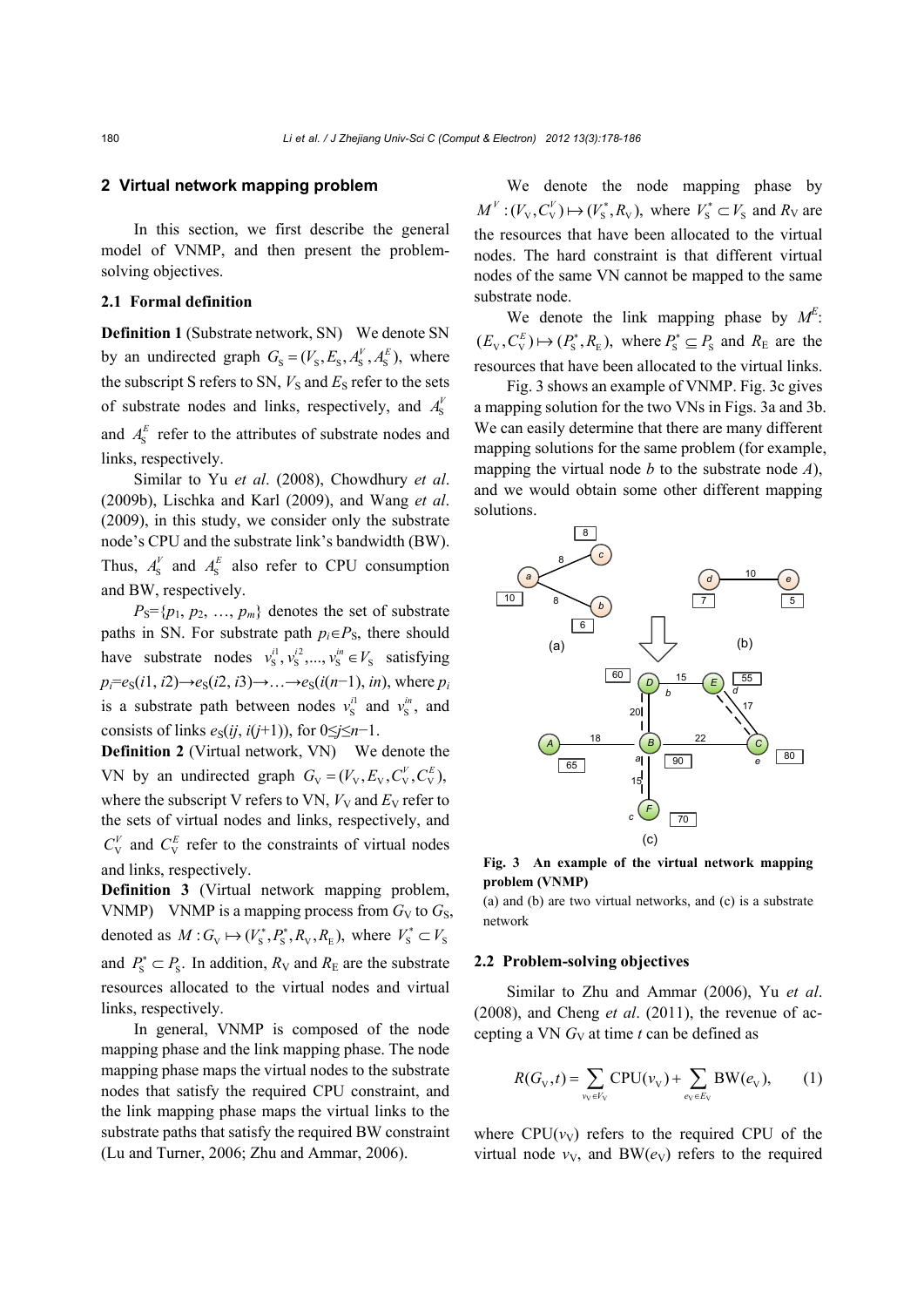bandwidth of the virtual link  $e<sub>V</sub>$ . Considering that the relative importance of CPU and BW may be different in different applications, we define a relative factor *α* to modify Eq. (1), and the revenue of accepting a VN is finally formulated by

$$
R(G_{\rm V}, t) = \sum_{v_{\rm V} \in V_{\rm V}} \text{CPU}(v_{\rm V}) + \alpha \sum_{e_{\rm V} \in E_{\rm V}} \text{BW}(e_{\rm V}).\tag{2}
$$

Similar to Yu *et al*. (2008), the cost of accepting a VN  $G_V$  at time  $t$  can be defined as Eq. (3), which refers to the total substrate resources allocated to the VN:

$$
C(G_{V},t) = \sum_{v_{V} \in V_{V}} CPU(v_{V}) + \alpha \sum_{e_{V} \in E_{V}} \sum_{e_{S} \in E_{S}} BW(f_{e_{S}}^{e_{V}}, e_{V}),
$$
 (3)

where  $f_{e_S}^{e_V} \in \{0, 1\}$ . When the substrate link  $e_S$  is assigned to the virtual link  $e_V$ ,  $f_{e_S}^{e_V}$ =1; otherwise,  $f_{e_S}^{e_V}$  =0. The BW allocated to a virtual link is also equal to the product of the virtual link's required BW and the number of hops of the substrate paths. We also balance the relative importance between CPU and BW with the relative factor *α*.

Similar to Yu *et al*. (2008) and Cheng *et al*. (2011), the long-term average revenue is defined as

$$
\lim_{T \to \infty} \frac{1}{T} \sum_{t=0}^{T} R(G_{\mathcal{V}}, t).
$$
 (4)

Similar to Cheng *et al*. (2011), *R*/*C* is defined as the long-term revenue-to-cost ratio, which is formulated by

$$
R/C = \lim_{T \to \infty} \frac{\sum_{t=0}^{T} R(G_{V}, t)}{\sum_{t=0}^{T} C(G_{V}, t)}.
$$
 (5)

*R*/*C* is an important factor for judging the performance of the mapping algorithm, since it indicates the efficiency of infrastructure resources utilization.

In this work, we also consider the access control mechanism. When the substrate resources are not sufficient to be allocated to the new arrival VN at one time, we refuse to accept the VN. Therefore, we define the VN acceptable ratio, similar to Cheng *et al*.  $(2011)$ , as follows:

$$
\lim_{T \to \infty} \frac{\sum_{t=0}^{T} \text{VN}_s}{\sum_{t=0}^{T} \text{VN}},\tag{6}
$$

where  $VN_s$  is the number of  $VN$  requests successfully accepted by the SN, and VN is the number of the arrival VN requests.

# **3 Topology awareness virtual network mapping algorithm**

Yu *et al*. (2008) have proposed a simple mapping algorithm (baseline algorithm), which maps virtual nodes using the greedy algorithm and virtual links using the *k*-shortest path algorithm. The baseline algorithm maps the virtual nodes without considering the topology of the VN. As a consequence, virtual nodes connected by the virtual links may be mapped too far away (with multiple hops). Furthermore, according to Eq. (3), we know that the infrastructure resource utilization is low in the baseline algorithm.

Considering the limitation of the baseline algorithm, we propose a new topology awareness mapping algorithm that considers the topologies of the VNs in the node mapping phase.

## **3.1 Node mapping phase**

The baseline algorithm maps the virtual node to the substrate node with the current maximum available resource  $H(v<sub>S</sub>)$  according to the virtual nodes' required CPU in descending order. However, it does not consider the topology of VN in the node mapping phase. The available resource for substrate node  $v<sub>S</sub>$  is defined by (Yu *et al*., 2008)

$$
H(vS) = CPU(vS) \sum_{lS \in L(vS)} BW(lS),
$$
 (7)

where  $CPU(v<sub>S</sub>)$  refers to the remaining CPU resource of substrate node  $v_S$ ,  $L(v_S)$  is the set of all substrate links that connect  $v<sub>S</sub>$ , and BW( $l<sup>S</sup>$ ) is the unoccupied BW resource for substrate link *l* S .

In our algorithm, we first sort the virtual nodes according to their node degrees in descending order. Supposing  $m=|V_V|$ , without loss of generality, the sorted sequence of virtual nodes can be described as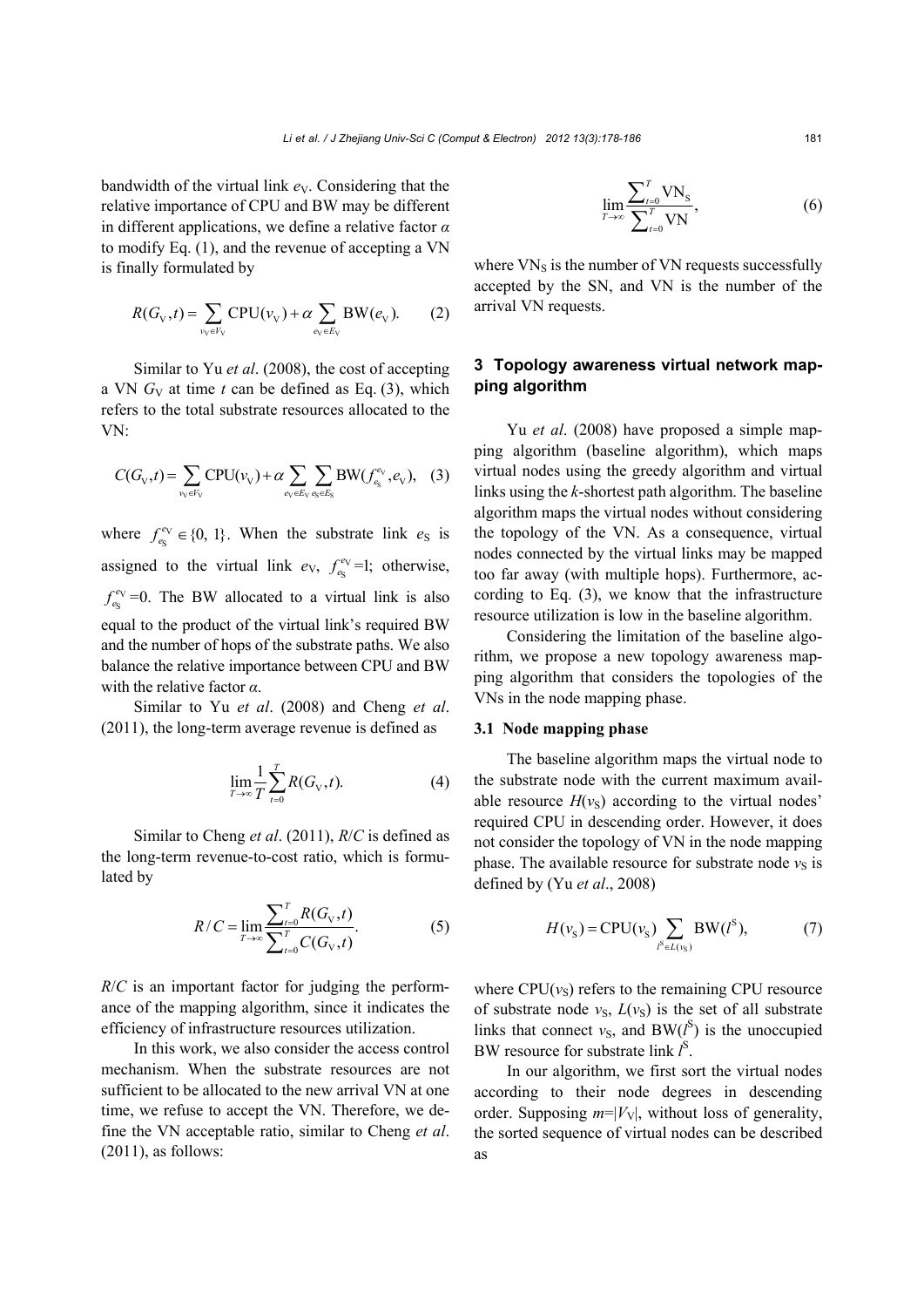$$
v_{\rm V}^1, v_{\rm V}^2, ..., v_{\rm V}^m,
$$

where  $DG_1 \geq DG_2 \geq ... \geq DG_m$ , and  $DG_i$  refers to the node degree of virtual node  $v_v^i$ .

In our algorithm, we map the virtual node to the substrate node with the largest node selection integrated factor (NSIF). NSIF is defined as

$$
\text{NSIF}(v_{\text{s}}) = \text{CPU}(v_{\text{s}}) \cdot \frac{\sum_{j=1}^{i-1} \text{link}(v_{\text{v}}^{j}, v_{\text{v}}^{i})}{\sum_{j=1}^{i-1} \text{hops}(M^{V}(v_{\text{v}}^{j}), v_{\text{s}}) \cdot \text{link}(v_{\text{v}}^{j}, v_{\text{v}}^{i})},
$$

where  $M^{V}(v_{V}^{j})$  refers to the substrate node that virtual node  $v_v^j$  is mapped to, hops( $M^V(v_v^j), v_s$ ) refers to the substrate path with the fewest hops between substrate nodes  $M^{V}(v_v^j)$  and  $v_s$  in the SN, and  $\sum_{j=1}^{i-1}$ link( $v_v^j, v_v^i$ ) refers to the number of virtual nodes that have virtual links between the virtual node  $v_V^i$  in the set  $v_V^1, v_V^2, ..., v_V^{i-1}$ . The value of  $\lim_{V} (v_v^i, v_v^j)$  is 1 when virtual nodes  $v_v^i$  and  $v_v^j$  are connected by a virtual link, and 0 otherwise.

NSIF considers the topology of the VN in the node mapping phase. The processes are as follows. When we map the *i*th node  $v_v^i$  according to the sorted sequence, we know the nodes  $v_v^1, v_v^2, ..., v_v^{i-1}$  have already been mapped to the SN. To reduce the average number of hops of substrate paths, we should make the two virtual nodes that have a virtual link between them not be mapped too far away in the SN. Thus, when we map  $v_v^i$ , we also consider whether the nodes  $v_V^1, v_V^2, ..., v_V^{i-1}$  have virtual links with  $v_V^i$ . If there is a virtual link between  $v_v^i$  and  $v_v^j$  (0≤*j*≤*i*-1), we should select the substrate  $M^{V}(v_{V}^{i})$  that is close to  $M^{V}(v_{V}^{j}).$ 

Among the virtual nodes  $v_V^1, v_V^2, ..., v_V^{i-1}$ , we need to select a substrate node  $v<sub>S</sub>$  that is close to all the nodes  $M^V(v_v^j)$  (0≤*j*≤*i*-1), if there is a virtual link between  $v_v^i$  and  $v_v^j$ . Thus, we know that the substrate node should minimize

$$
\frac{\sum_{j=1}^{i-1} \text{link}(v_{\mathrm{V}}^j, v_{\mathrm{V}}^i)}{\sum_{j=1}^{i-1} \text{hops}(M^V(v_{\mathrm{V}}^j, v_{\mathrm{S}}^i) \cdot \text{link}(v_{\mathrm{V}}^j, v_{\mathrm{V}}^i)},
$$

which represents the average number of hops of substrate paths. Meanwhile, considering the remaining CPU of the substrate node, we obtain the node selection factor NSIF.

#### **Algorithm 1** Node mapping

 **for** each VN request in order **do** Sort the virtual nodes according to their node degree DG*i* in descending order **for** each node of the VN request in order **do**  For the *i*th virtual node  $v_y^i$ , compute the NSIF values of the substrate nodes, and map them to the node with the largest NSIF value **end for if** node resource constraint is satisfied **then** return NODE\_MAPPING\_SUCCESS **else** return NODE\_MAPPING\_FAILED **end for**

# **3.2 Link mapping phase**

In the link mapping phase, similar to Yu *et al*. (2008) and Cheng *et al*. (2011), we adopt the *k*-shortest path algorithm (Eppstein, 1994) to map virtual links to substrate paths.

## **Algorithm 2** Link mapping

**Input:** The node mapping pairs generated by Algorithm 1. **Output:** The substrate paths for node mapping pairs. Map the virtual links using the *k*-shortest path algorithm **if** link resource constraints are satisfied **then** return LINK\_MAPPING\_SUCCESS **else**  return LINK\_MAPPING\_FAILED **end if** 

#### **3.3 Time complexity analysis**

Suppose there are *n* VNs, the average number of nodes for each VN is *p*, the number of substrate nodes in SN is *m*, and the number of substrate links in SN is *q*. We know the complexity of the algorithm is polynomial-time.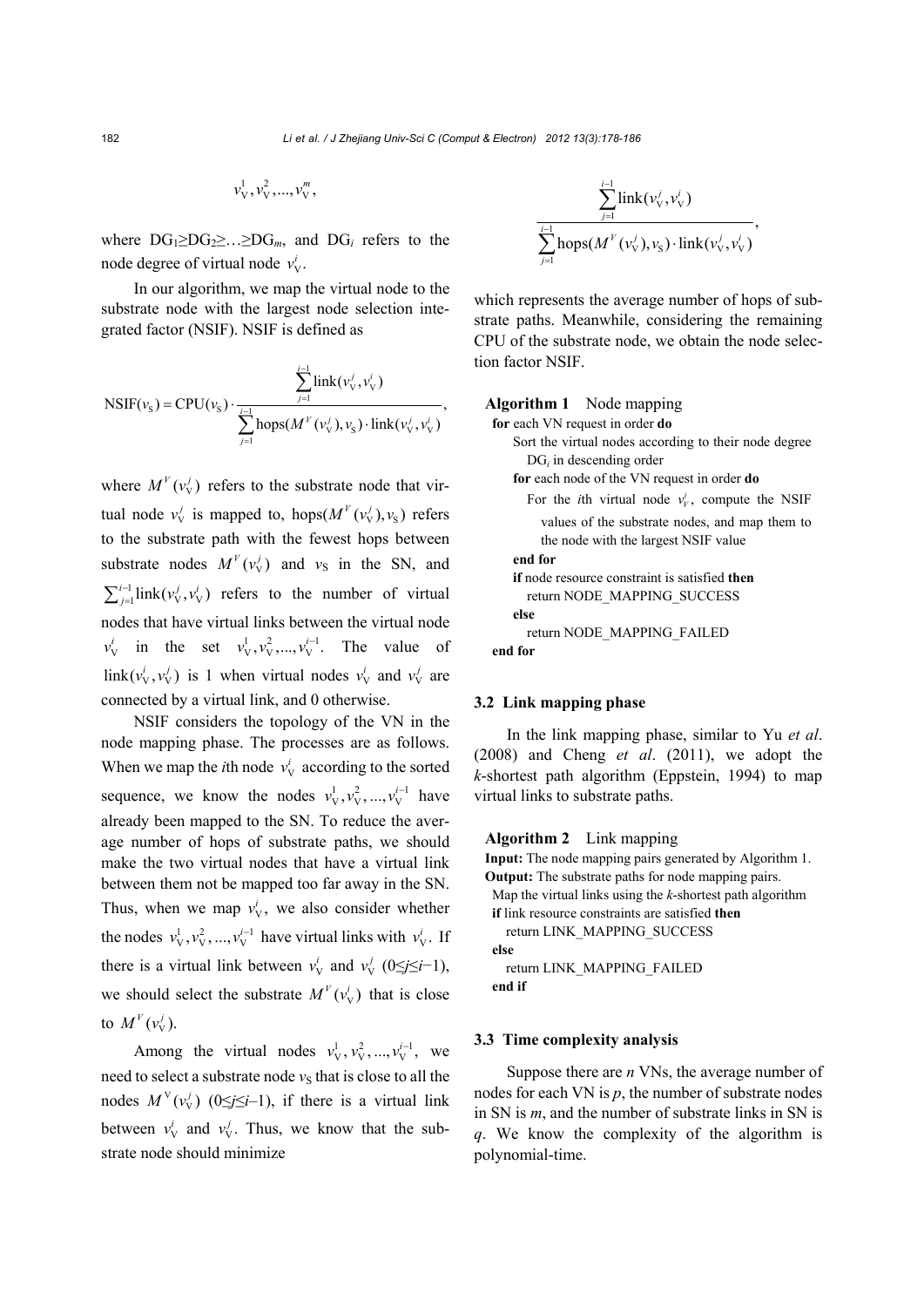The time complexity of sorting *p* virtual nodes is  $O(p^2)$ , and for *n* VNs, the time complexity is  $O(np^2)$ . The time complexity of Algorithm 1 is based on the second **for** loop. The time of computing the shortest path between two nodes is  $O(m^2)$ , and the time of computing NSIF is  $O(m^2p)$ . Thus, the time complexity of Algorithm 1 is  $O(m^2p) \times O(n) = O(m^2pn)$ . Algorithm 2 adopts the *k*-shortest path algorithm (Eppstein, 1994) to map the virtual links, and thus can be solved in polynomial time.

In summary, the time complexity of our mapping algorithm is max { $O(np^2)$ ,  $O(m^2pn)$ , polynomial}; thus, our algorithm can be solved in polynomial time.

## **4 Simulation results**

In this section, we first introduce the performance evaluation environment, and then present our main evaluation results.

## **4.1 Evaluation settings**

We have implemented a simulator to evaluate the performance of our algorithm. The simulator is a modified version of the VN mapping simulator devised by Princeton University, as mentioned in Yu *et al*. (2008).

Similar to Yu *et al*. (2008), in our experiment, the SN topology was configured to have 100 nodes with about 570 links, corresponding to a medium sized Internet service provider (ISP). We used the GT-ITM tool (Zegura *et al*., 1996) to generate the SN. The CPU and BW resources of the nodes and links were real numbers uniformly distributed between 50 and 100.

For each VN, the number of virtual nodes was determined by a uniform distribution between 2 and 20. The average VN connectivity was fixed at 50%, which means that an *n*-node VN has *n*(*n*−1)/4 links on average. The required CPU and BW of virtual nodes and links were real numbers uniformly distributed between 0 and 50. The arrivals of VN requests were modeled by a Possion process, with two requests per minute. The lifetime of the VN requests followed an exponential distribution with an average of 10 min. We ran each of our simulations for about 60 min.

We considered two scenarios, as the relative factor  $\alpha$  was set to 1 and 2, respectively.

#### **4.2 Evaluation results**

Our evaluation results quantified the efficiency of the two algorithms. Several performance metrics for the evaluation purposes were used, including the long-term average revenue, acceptance ratio, average number of hops of the substrate paths, *R*/*C* ratio, and runtime of the algorithms. We also evaluated our results from three aspects, the general VNs and SN, the SN with changeable nodes, and the VNs with changeable required CPU or BW. We summarize the key observations from our simulation as follows.

## 4.2.1 General VNs and SN

The attributes of the general VNs and SN were the same as in the assumption, and would not change.

Figs. 4a and 4b show the *R*/*C* ratio of the two algorithms while setting  $\alpha=1$  and  $\alpha=2$ , respectively. The *R*/*C* ratio of the topology awareness algorithm was obviously larger than that of the baseline algorithm.



**Fig. 4** *R***/***C* **comparison between the baseline algorithm**  and the topology awareness algorithm with  $\alpha=1$  (a) and *α***=2 (b)** 

The reason is that the virtual links mapped by our algorithm are shorter than by the baseline algorithm. The former considers reducing the hops of the substrate paths by using the NSIF as the substrate node selection index in the node mapping phase, while the latter does not.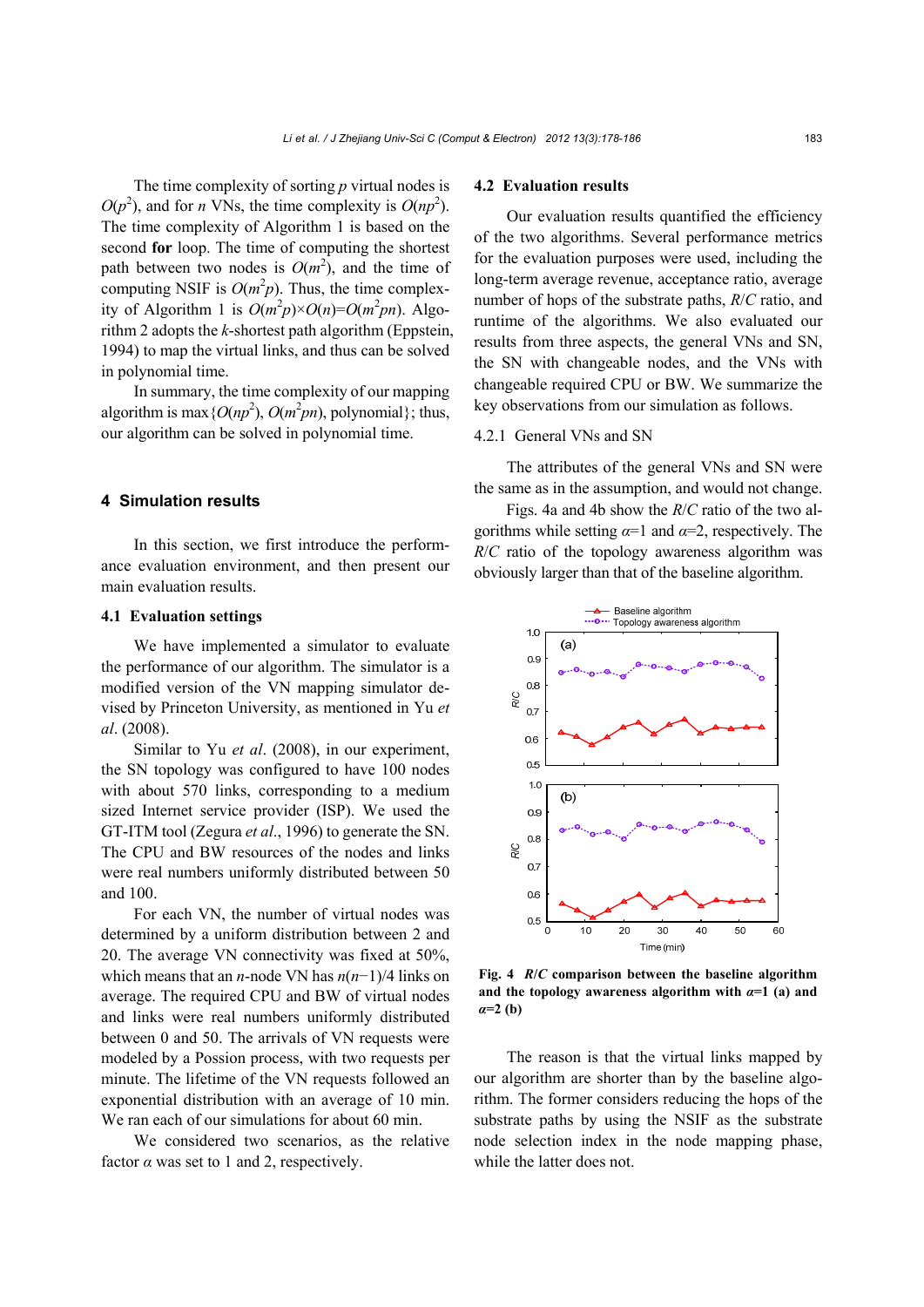As shown in Fig. 5, the average number of hops of the topology awareness algorithm was obviously smaller than that of the baseline algorithm. For the topology awareness algorithm, the average number of hops was around 1.1, while for the baseline algorithm, it was around 2.0. According to Eq. (3), for the same VNs, the average cost of the latter was larger than that of the former (Fig. 4).



**Fig. 5 Comparison of the average number of hops between the baseline algorithm and the topology awareness algorithm** 

We also compared the time complexity of the two algorithms. Without loss of generality, we compared the time complexity of mapping the same number of VNs to the SN.

Fig. 6 shows that the time complexity of the two algorithms was basically linear, and they were both polynomial time algorithms. The time complexity of the topology awareness algorithm was larger than that of the baseline algorithm, still polynomial time. The reason is that the former algorithm computes the NSIF value and spends much time in computing the distance among the substrate nodes, while the latter computes the  $H(v<sub>S</sub>)$  value, which is simple.

Fig. 7 shows that the acceptance ratio of the topology awareness algorithm was significantly larger than that of the baseline algorithm. The reason is that the higher *R*/*C* ratio indicates a higher resource utilization, which further results in accepting more VNs at certain infrastructure resources.

Figs. 8a and 8b show the average revenue of the two algorithms, setting  $\alpha=1$  and  $\alpha=2$ , respectively. The topology awareness algorithm produced higher average revenue than the baseline algorithm. As mentioned above, the acceptance ratio of the former was higher, and thus more VNs can be accepted in the same time window, which results in the higher revenue.



**Fig. 6 Comparison of the runtime between the baseline algorithm and the topology awareness algorithm** 



**Fig. 7 Comparison of the acceptance ratio between the baseline algorithm and the topology awareness algorithm**



**Fig. 8 Comparison of the average revenue between the baseline algorithm and the topology awareness algorithm with**  $\alpha=1$  (a) and  $\alpha=2$  (b)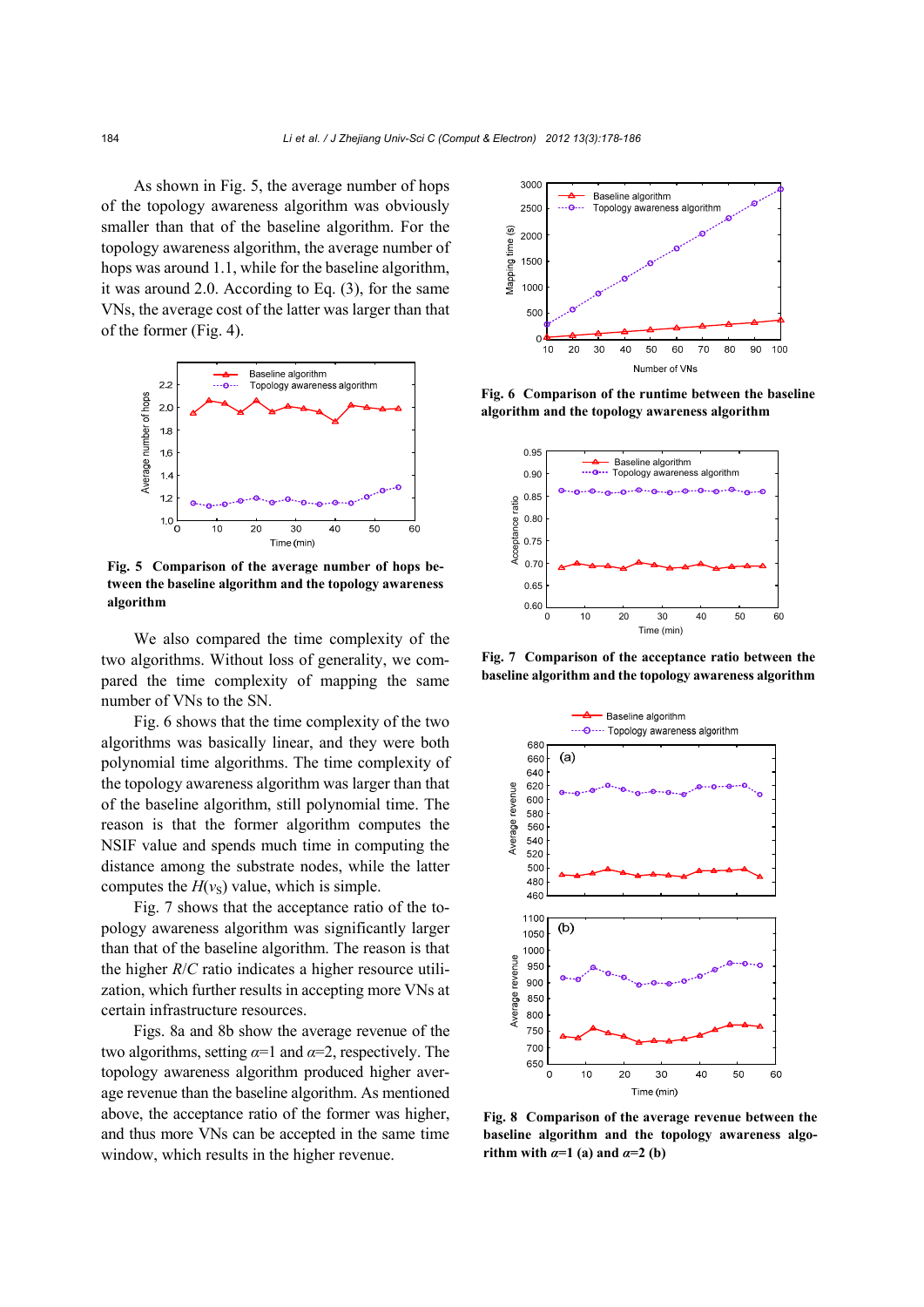## 4.2.2 SN with changeable nodes

As the attributes of VNs are the same as in the assumption, we evaluated the maximum number of accepting VNs (the most VNs simultaneously running on the SN) as we changed the nodes of the SN.

Fig. 9 shows the maximum number of accepting VNs while setting the number of substrate nodes from 50 to 100. The results were approximately linear, and the result of the topology awareness algorithm was slightly better than that of the baseline algorithm.



**Fig. 9 Comparsion of the maximum number of accepting virtual networks between the baseline algorithm and the topology awareness algorithm** 

## 4.2.3 VNs with changeable required CPU or BW

In this experiment, we compared the *R*/*C* ratios of the two algorithms, as the requester's CPU or BW varied.

We assumed that the SN was fixed with 100 nodes and 570 links, and the topologies of VNs were also fixed. Now, we compared the *R*/*C* ratio with the required CPU of VNs increasing from 10% to 90% of the assumption (uniformly distributed between 0 and 50). The relative factor *α* was set to 1.

As shown in Fig. 10, the *R*/*C* ratio of the topology awareness algorithm was larger. Moreover, the *R*/*C* ratio became larger as the required CPU increased. This was more obvious for the baseline algorithm.

We also compared the *R*/*C* ratio with the required BW of VNs increasing from 10% to 90% of the assumption (uniformly distributed between 0 and 50). The relative factor  $\alpha$  was set to 1.

As shown in Fig. 11, the *R*/*C* ratio of the topology awareness algorithm was larger than that of the baseline one. The *R*/*C* ratio became smaller as the

required BW increased, and this was more obvious for the baseline algorithm.



**Fig. 10 The relationship between** *R***/***C* **and CPU for the baseline algorithm and the topology awareness algo** $rithm (a=1)$ 



**Fig. 11 The relationship between** *R***/***C* **and bandwidth (BW) for the baseline algorithm and the topology awareness algorithm (***α***=1)** 

## **5 Conclusions**

In this paper, we present a new topology awareness virtual network mapping algorithm. The new algorithm is composed of two mapping phases. In the node mapping phase, it maps the virtual nodes to the substrate nodes. It selects the substrate node by NSIF, which considers the available CPU resource of the substrate nodes and the topology of the VN. In the link mapping phase, it maps the virtual links to the substrate paths using the *k*-shortest path algorithm.

We compared the performance of the new mapping algorithm with that of the baseline algorithm (Yu *et al*., 2008). Our findings are summarized as follows:

1. The new topology awareness algorithm produces a higher average revenue and acceptance ratio than the baseline algorithm.